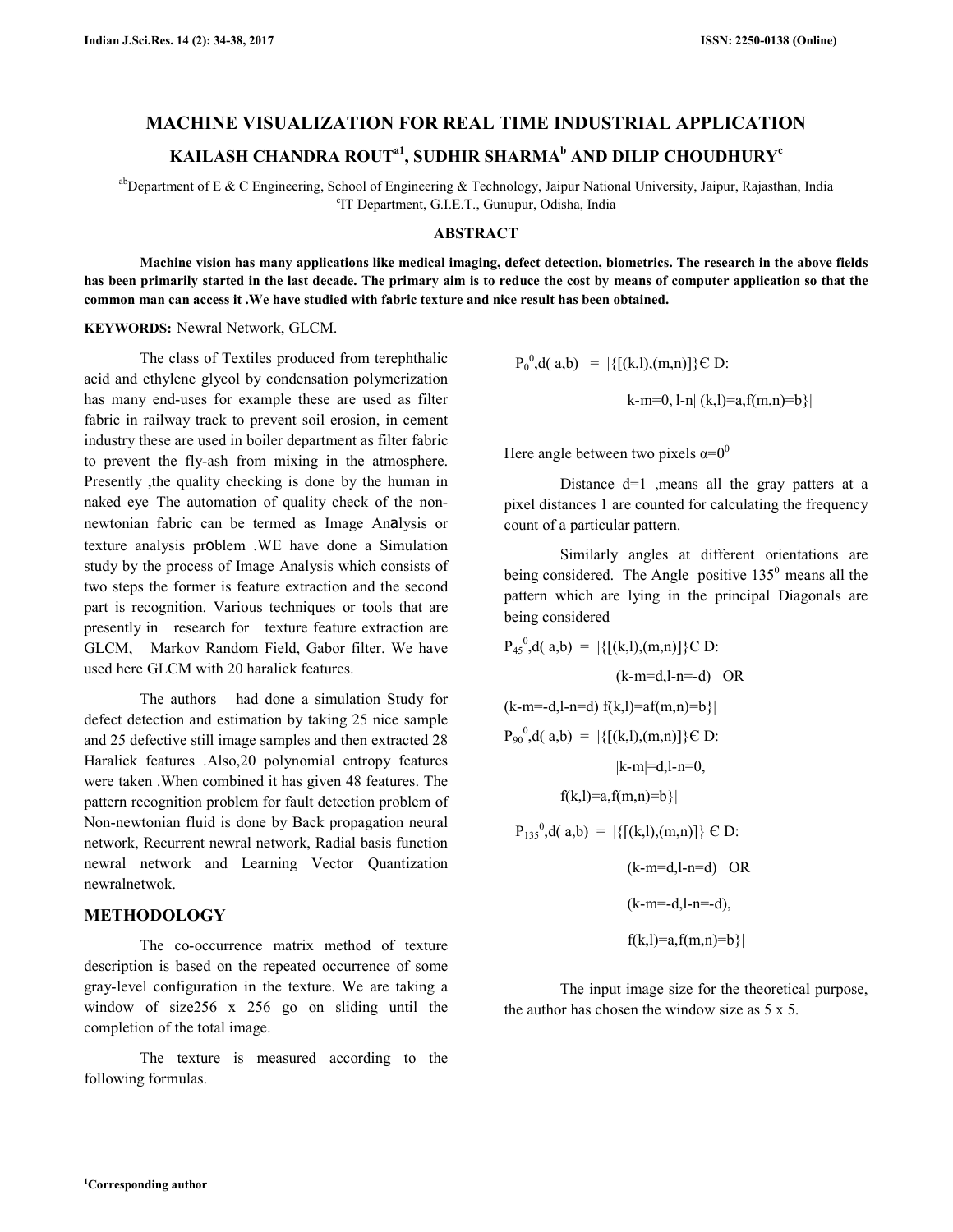- 1 1 0 2 0 2 2 0 1 1 1 1 0 1 1 0 0 0 1 2
- 0 0 1 0 1

#### **P 135, 1**

- 8 2 1
- 2 6 2
- 0 2 0

It is to be noted that  $P(0,0)=8, P(0,1)=2, P(0,2)=1$ 

 $P(1,0)=2, P(1,1)6, P(1,2)=2$ 

 $P(2,1)=2$ 

 All other P values of the 256x256 size array are zero for 135 degree and distance Equal to 1.Similar the case for all other Orientation and distances.

### **Different parameters to measure texture**

- **Energy**
- Contrast.
- Hanmandlu Entropy Function
- **Maximum Probability.**
- Inverse Difference Moment

#### **Energy**

 It is defined as the angular second moment, the more the energy, the image is more homogeneous in the direction Ө.

$$
\sum_{a,b} P^2_{\theta,d}(a,b)
$$

a,  $b =$  gray values.

 $\Theta$  = direction of scanning.

 $d =$  distance between two pixels.

## **Contrast**

$$
\sum_{a,b} \left| a-b \right|^K P^{\lambda}_{\theta,d}(a,b)
$$
 (a measure of local image

**variation.)**

 $K =$  order of moment.

 $\lambda$  = a homogeneous constant

#### **Polynomial Entropy Function**

$$
I_{k} = \sum_{10 \leq a,b} \sum_{c,d \leq 200} e^{-\left(a^{*}P(i,j)^{\wedge} 3+b^{*}P(i,j)^{\wedge} 2+c^{*}P(i,j)+d\right)}
$$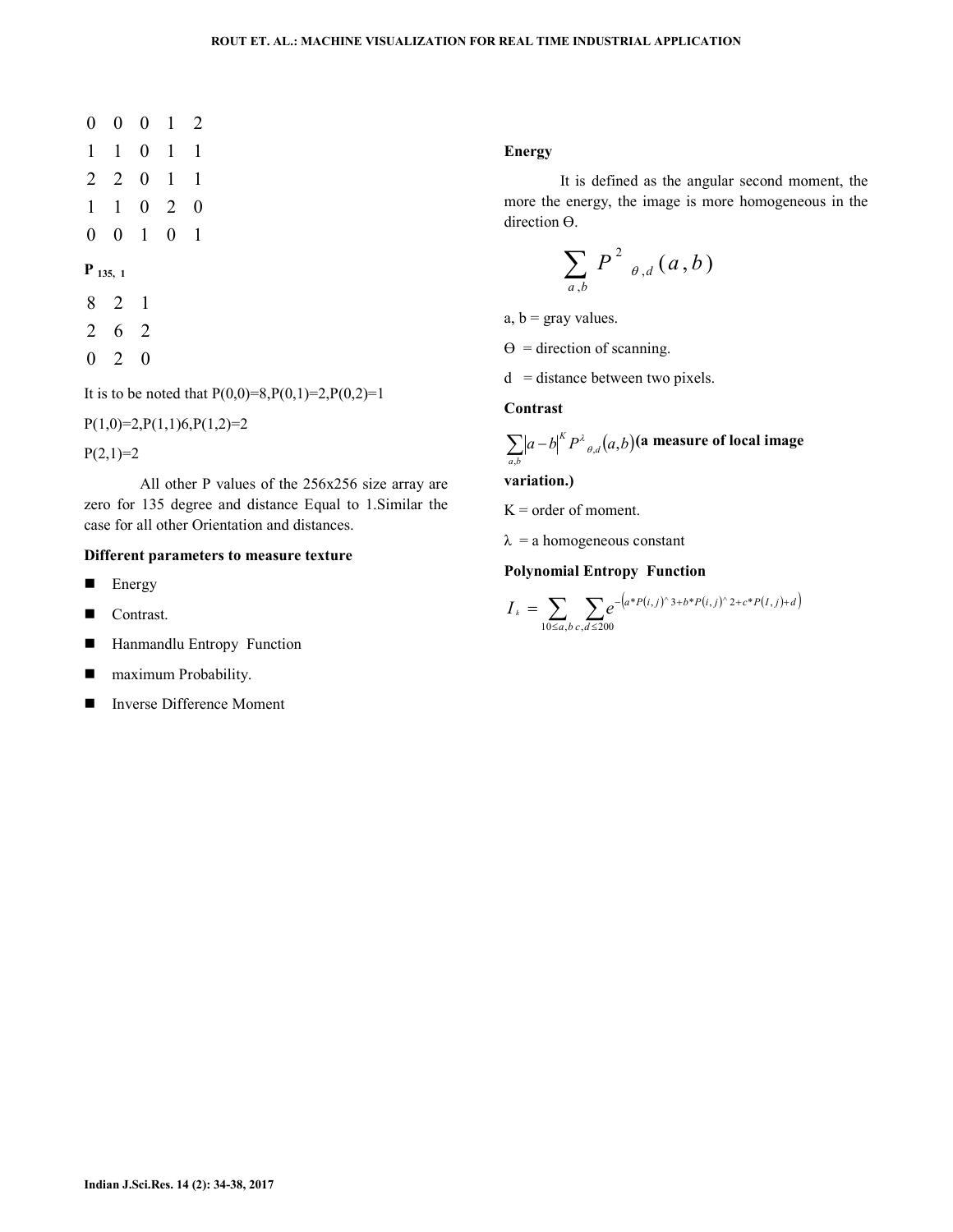| $\overline{\mathbf{k}}$ | $\mathbf{A}$    | $\overline{B}$  | $\mathbf c$     | $\overline{d}$  |
|-------------------------|-----------------|-----------------|-----------------|-----------------|
| ent(1)                  | $10\,$          | $10\,$          | 10              | $10\,$          |
| ent(2)                  | $10\,$          | $10\,$          | $10\,$          | $10\,$          |
| ent(3)                  | $10\,$          | $10\,$          | $10\,$          | $10\,$          |
| ent(4)                  | $10\,$          | $10\,$          | $10\,$          | $10\,$          |
| ent(5)                  | $\overline{20}$ | $\overline{20}$ | $\overline{20}$ | $\overline{20}$ |
| ent(6)                  | 50              | 50              | 50              | $50\,$          |
| ent(7)                  | 100             | 100             | 100             | 100             |
| ent(8)                  | 200             | 200             | 200             | 200             |
| ent(9)                  | 20              | 20              | 20              | 20              |
| ent(10)                 | 50              | 50              | 50              | 50              |
| ent(11)                 | 100             | 100             | 100             | 100             |
| ent(12)                 | 200             | 200             | 200             | 200             |
| ent(13)                 | 20              | 20              | 20              | 20              |
| ent(14)                 | 50              | 50              | 50              | 50              |
| ent(15)                 | 100             | 100             | 100             | 100             |
| ent(16)                 | 200             | 200             | 200             | 200             |
| ent(17)                 | 20              | 20              | 20              | 20              |
| ent(18)                 | $\overline{50}$ | $\overline{50}$ | $\overline{50}$ | $\overline{50}$ |
| ent(19)                 | 100             | 100             | 100             | 100             |
| ent(20)                 | 200             | 200             | 200             | 200             |

#### **Maximum Probability**

$$
\frac{\max_{a,b} P_{\theta,d}(a,b)}{\sum_{a,b} P_{\theta,d}(a,b)}
$$

$$
0 \le a, b \le 255
$$

Pattern (a,b) occurs frequently

#### **2.5. Homogenity**

$$
f_{5} = \sum_{i=0}^{255} \sum_{j=0}^{255} \frac{1}{1 + (i - j)^{2}} P(i, j)
$$

**2.6. Inertia** 

$$
f_6 = \sum_{i=0}^{255} \sum_{j=0}^{255} (i-j)^2 P(i, j)
$$

## **2.7.Correlation**

$$
f_7 = \frac{\sum_{i=0}^{255} \sum_{j=0}^{255} (i-1)(j-1)P(i,j) - \mu_x \mu_y}{\sigma_x \sigma_y}
$$

Where  $\mu_x, \mu_y, \sigma_x$  and  $\sigma_y$  are the means and standard deviation of  $p_x$  and  $p_y$ .  $p_y$  is the transpose of  $p_x$ .

## **Defect Detection by Artificial Neural Network Network**

We have got 7 x 4 Haralik features in 4 We have got 7 x 4 Haralik features in 4 orientation totals into 28 features. We have got 20 Hanmandulu features, total into (20+28) 48 features. The database for the 48 features is shown in figure-1. There are 50 patterns.



**Figure 1: Feature Data Base Data**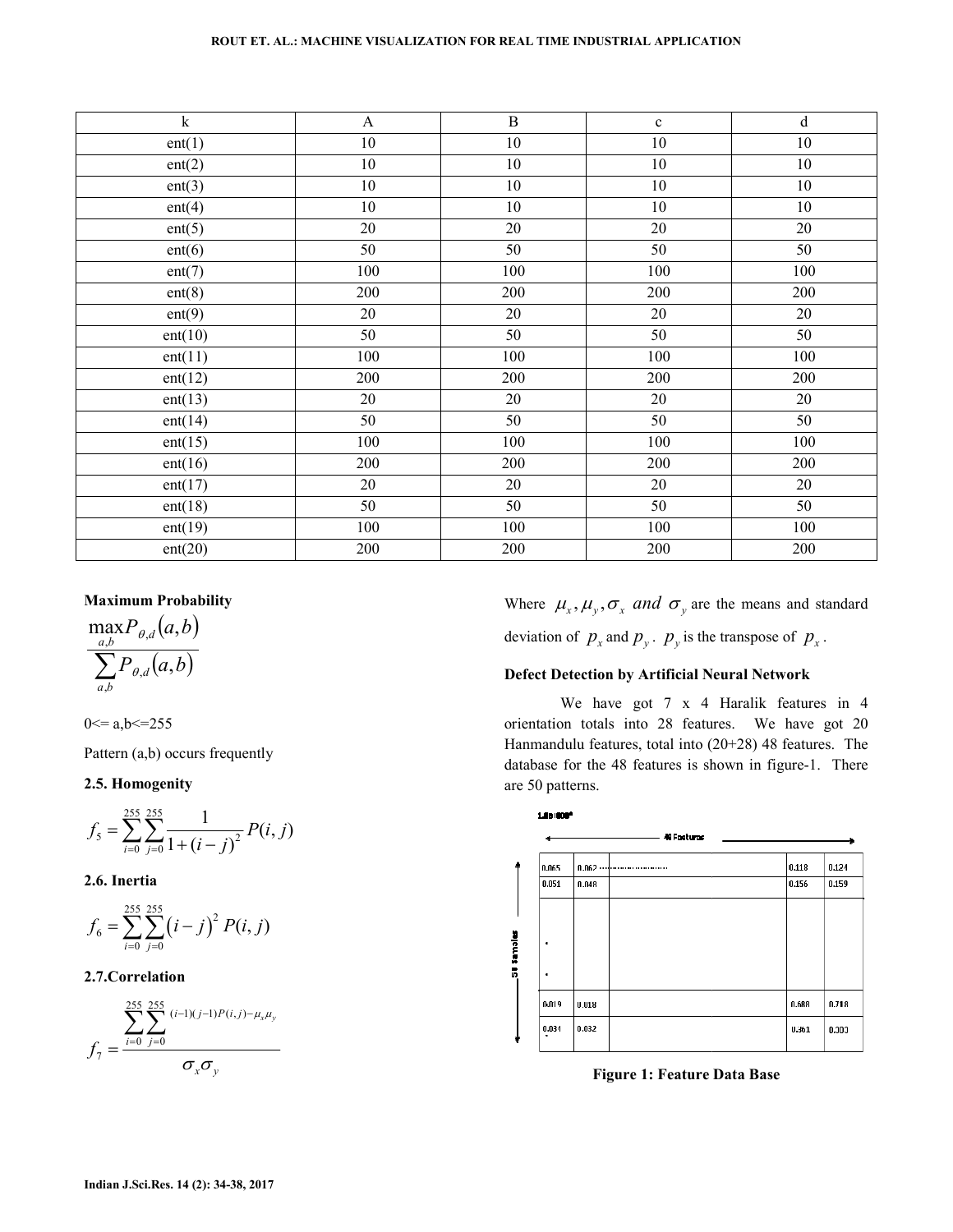## **Supervised Machine Learning By Artificial Neural Network.**

 The above features selection was done by Choudhury D.K., Hanmandlu.Met al [10,11] had done the feature Selection by GLCM and Classified by Minimum distance Classifier.

 We are doing classification by four ANN Techniques i.e Back propagation, Recurrent Neural Network, earning Vector Quantization and Radial Basis function. In this experiment we have got total 50 tuples having  $(48 + 1)$  fields.

 Defective samples are lying between recno(1) to recno(25).Nice samples are lying between recno(26) to recno(50) .Each of the above record contains 48 features. The 49<sup>th</sup> column contains the class level. The classlevel -1 (recno(1-25) is for defective samples and  $+1(26-50)$  is for nice samples. In the present machine learning expt. Supervised Learning is followed. Recno(1- 18 & 26-43) are kept for training the machine. Recno(19- 25)  $&$  (44-50) are kept for testing the samples.

 Four types of Artificial Neural Networks are utilized for testing the samples.They are

- a. Backpropagation Algorithm(BPN)
- b. Recurrent Neural Algorithm(RNN)
- c. Radial basis function Algorithm(RBF)
- d. Learning Vector Quantization Algorithm(LVQ)

## **RESULT AND DISCUSSION**

| <b>TYPE OF ANN</b> | <b>BNN</b> | <b>RNN</b> | <b>LVO</b> | <b>RBF</b> |
|--------------------|------------|------------|------------|------------|
| $CO-$              |            |            |            |            |
| <b>OCCURRENCE</b>  | 90%        | 96%        | 85%        | 60%        |
| <b>MATRIX</b>      |            |            |            |            |

 Form the Above experiment. It was concluded that RNN gives the best Result. Presently an Prototype ROBOT is being tried.

## **CONCLUSION**

The above experiments can be extended to multiclass defect detection of fabrics having different types of defects. It will be convenient for detecting a particular defect which occurs frequently.

## **REFERENCES**

Brad R., 2007. Studies and researches for the implementation of quality assurance

 systems in the textile industry, University of Lucian Blaga, Sibiu, Faculty of Agricultural, Food industry and Environmental Protection.

- Meylani R., Ertuzun A., and Ercil A., 1996. A comparative study on the adaptive lattice filter structures in the context of texture defect detection, Proceedings of the  $3<sup>rd</sup>$  IEEE International Conference on Electronics, Circuits and Systems (ICECS), Rodos, Greece, **2**:976 - 979.
- Conci A. and Proenca C.B., 2000. A Comparison between image- processing Approaches to Textile inspection, Journal of the Textile Institute, **91**(1{2}):317 -323.
- Schiffaueroval A. and Thomson V., 2006. A review of research on cost of quality models and best practices, International journal of Quality and Reliability Management, **23**(4).
- Nickolay B., Schicktanz K.–H. and Schamlfuss H., 1993. Automatic fabric inspection-utopia or reality, Translation of Melliand Textilberichte, **74**(1):70 -76.
- Schniderman A.M., 1986. Optimum Quality Costs and Zero Defects: Are They Contradictory Concepts, Quality Progress, pp. C1-C4.
- Sylla C., 2002. Experimental investigation of human and machine –vision arrangements in inspection tasks, Control Engineering Practice, **10**(3):347- 361.
- Xie X., 2008. A Review of Recent Advances in Surface Defect Detection using Texture analysis Techniques, Electronic Letters on Computer Vision and Image Analysis, **7**(3):1-22.
- Behera B.K., 2009. Automatic fabric inspection systems, The Indian Textile Journal, 4p.
- Dorrity J., Vachtsevanos G. and Jasper W., 1995. Real time fabric defect detection and control in weaving processes, National Textile Center, Annual Report, pp. 143 -152.
- Dorrity J., Vachtsevanos G. and Jasper W., 1996. Real time fabric defect detection and control in weaving processes, National Textile Center, Annual Report, pp. 113 -122.